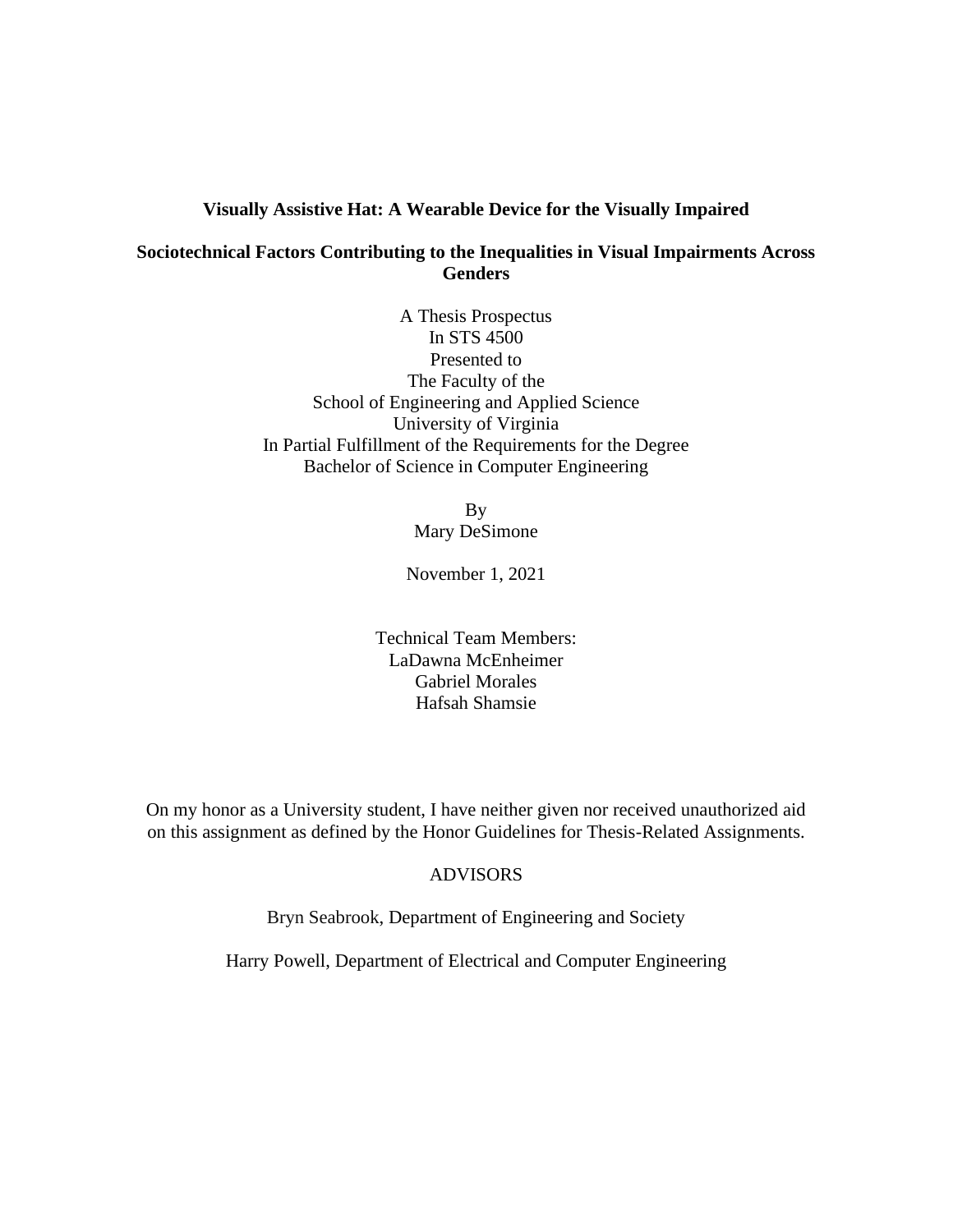### **Introduction**

Visual impairments, blindness, and visual degradation are an extremely serious and prevalent issue globally. Over 1.02 million people are legally blind in the United States alone, with an additional 3.22 million people suffering from visual impairments as of 2015. These values are projected to double by 2050 (Varma et al., 2016). Blindness and low vision is estimated to affect over 3.89 million people over the age of 45 in the United States alone, as of 2017 (Chan et al., 2018). As the eldery population increases due to growing average life spans, the issue will only become more prevalent in time. Globally, over 50 million people are affected by blindness, and of those 64.5 percent are women (Abou-Gareeb et al., 2001; Courtright & Bassett, 2003). Another important factor to consider, which will be discussed further throughout this paper, is that this issue is especially harmful for women. Inability to access to healthcare and lack of child care make it difficult or impossible for many women to seek care for their decreasing eyesight at all stages of life (Courtright & Lewallen, 2009). Up to 20% of women forego care because of issues in finding alternative people to care for their child while they go to appointments (Gaur et al., 2020).

The specific research that will be done in the STS topic portion of this prospectus aims to explore why inequalities exist between men and women when it comes to eyecare, as well as what sociotechnical factors contribute to this disparity. As stated previously, more than half of all blind persons globally are women, even after accounting for other factors such as the average increased lifespans that women have over men. In order to assist those with visual impairments or blindness, the technical portion of this project focuses on the creation of a visually assistive hat that provides tactile and auditory feedback to users about upcoming obstructions. This device

1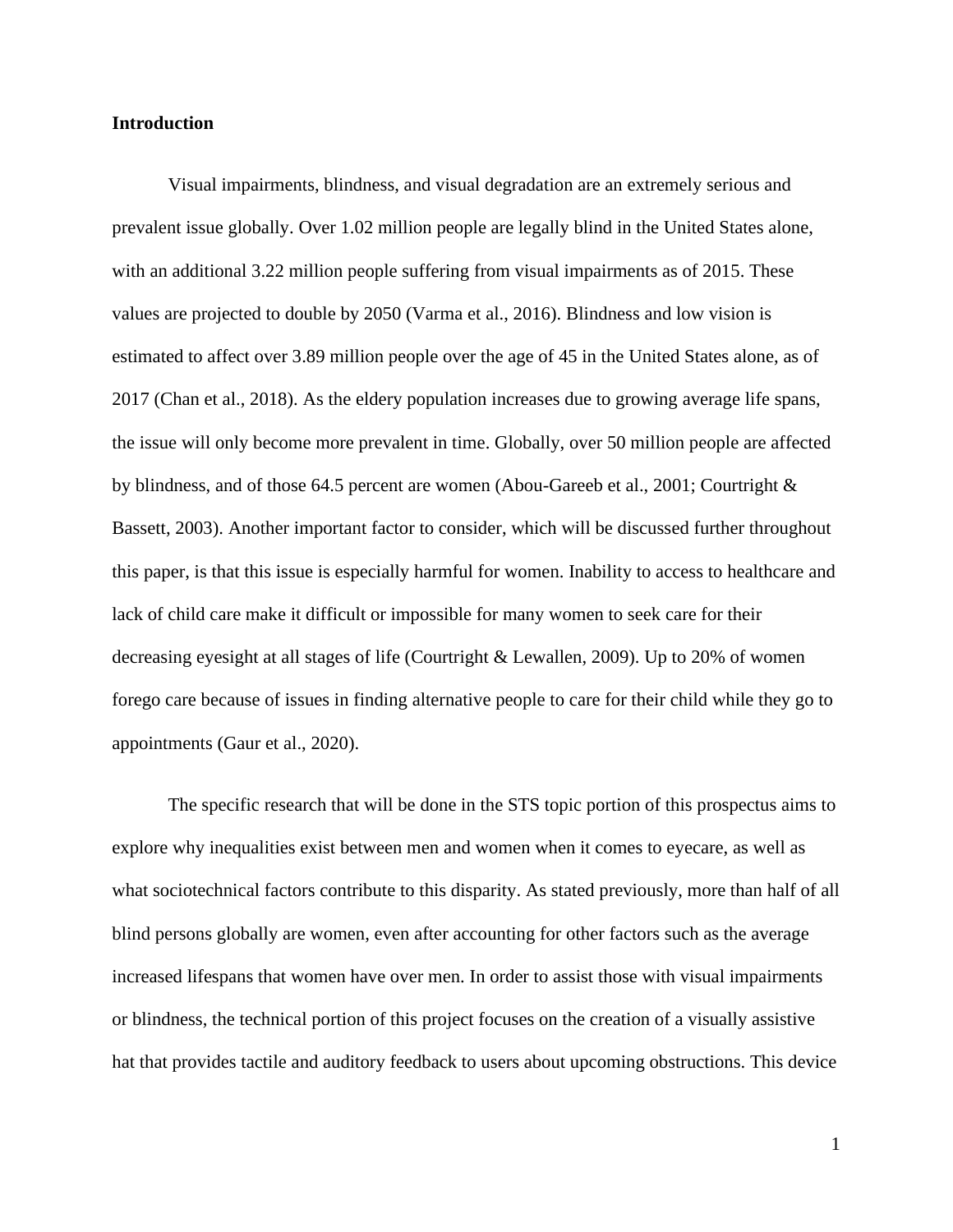would provide users an inconspicuous, hands-free way to navigate through their surroundings without fear of physical harm.

#### **Technical Topic**

Vision loss or impairment is considered a major disability which hinders the impacted population's ability to carry out daily life tasks, most notably tasks involving ambulation (Committee on Public Health Approaches to Reduce Vision Impairment and Promote Eye Health et al., 2016). Current devices for users, like the standard folding guide stick, don't allow users to sense if there are approaching obstructions or the full use of both of their hands. This can be dangerous, particularly while crossing streets or while traveling alone. This project's goal is to address this issue through assisting the visually impaired with obstacle avoidance and wayfinding This will be accomplished through the creation of a lightweight device, embedded into a hat, which the user can place on their head. This device will provide the user with a clear awareness of their surroundings by monitoring obstructions from the user's front, sides, and behind.

This will be done by embedding sensors, both LiDAR sensors and ultrasonic sensors, into the hat and connecting them to a central low power microcontroller board to process current surroundings. The device will gather real-time information regarding a user's surroundings from all sides, as well as any incline changes. There will be five vibration motors total, one motor located next to each of the five sensors, and two speakers located on the temples of the hat. Upon startup, a special tone from the two speakers will indicate successful initialization and calibration of the incline setting, in order to allow functionality for users of varying heights. After startup, information will be provided by the sensors to the microcontroller (MCU), and the vibration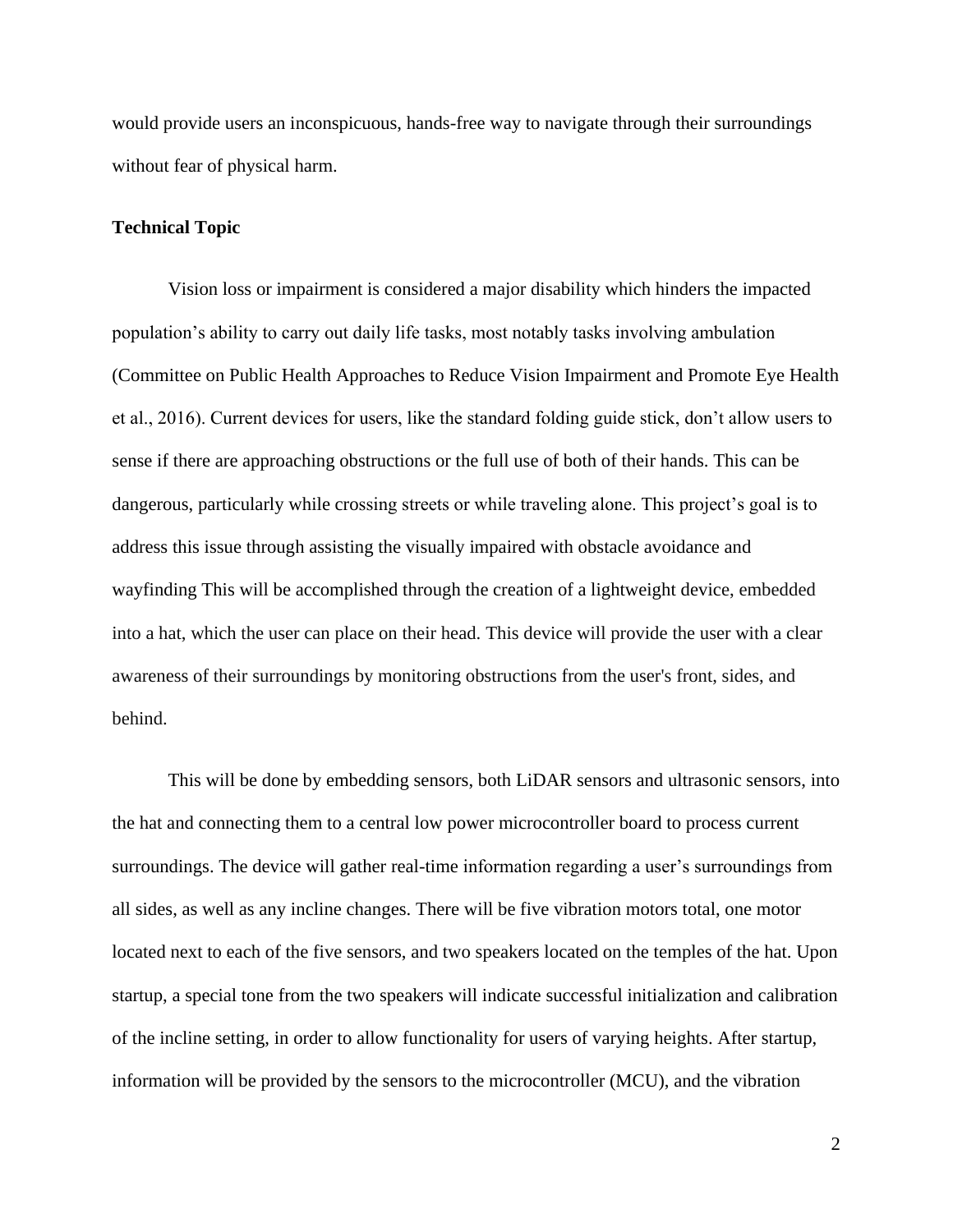motors will be programmed to buzz whenever their respective sensor detects an object. The motors will increase the vibration frequency as the object gets closer to the individual to show approaching objects. Additionally, the two small speakers mounted to the side of the cap will be connected to the MCU to provide auditory feedback in a similar manner as the motors for users who may prefer to have auditory feedback. Lastly, the sensor located on the brim of the hat pointing downward gives feedback to the user through both vibrations and auditory tones from the speakers about incline changes. The auditory feedback for this sensor will be different from that of the other surrounding sensors so that the user can distinguish between an object approaching and a change in incline.

There will be toggle buttons to allow the user to adjust the feedback settings for a number of different conditions. The default condition will be that both the speakers and motors are active, while another will be to have only the speakers active, and a third will be for when only the motors are active. There will be an additional option to set the hat into indoor mode or outdoor mode. The default will setting will be outdoor mode, causing the device to sense obstructions from a much farther distance than in indoor mode. Additionally, there will be a way for the user to adjust the volume of the speakers as well as reset the device if necessary.

### **STS Topic**

Globally, blindness affects over 50 million people, "two-thirds of whom are women, and ninety per cent of whom live in poorer countries" (Courtright & Bassett, 2003). There are many inequalities when discussing blindness and visual impairments, including socioeconomic class, gender, and geographical region (Ulldemolins et al., 2012). Among white persons, the leading cause was macular degeneration (54.4% of cases), whereas among black persons it was cataracts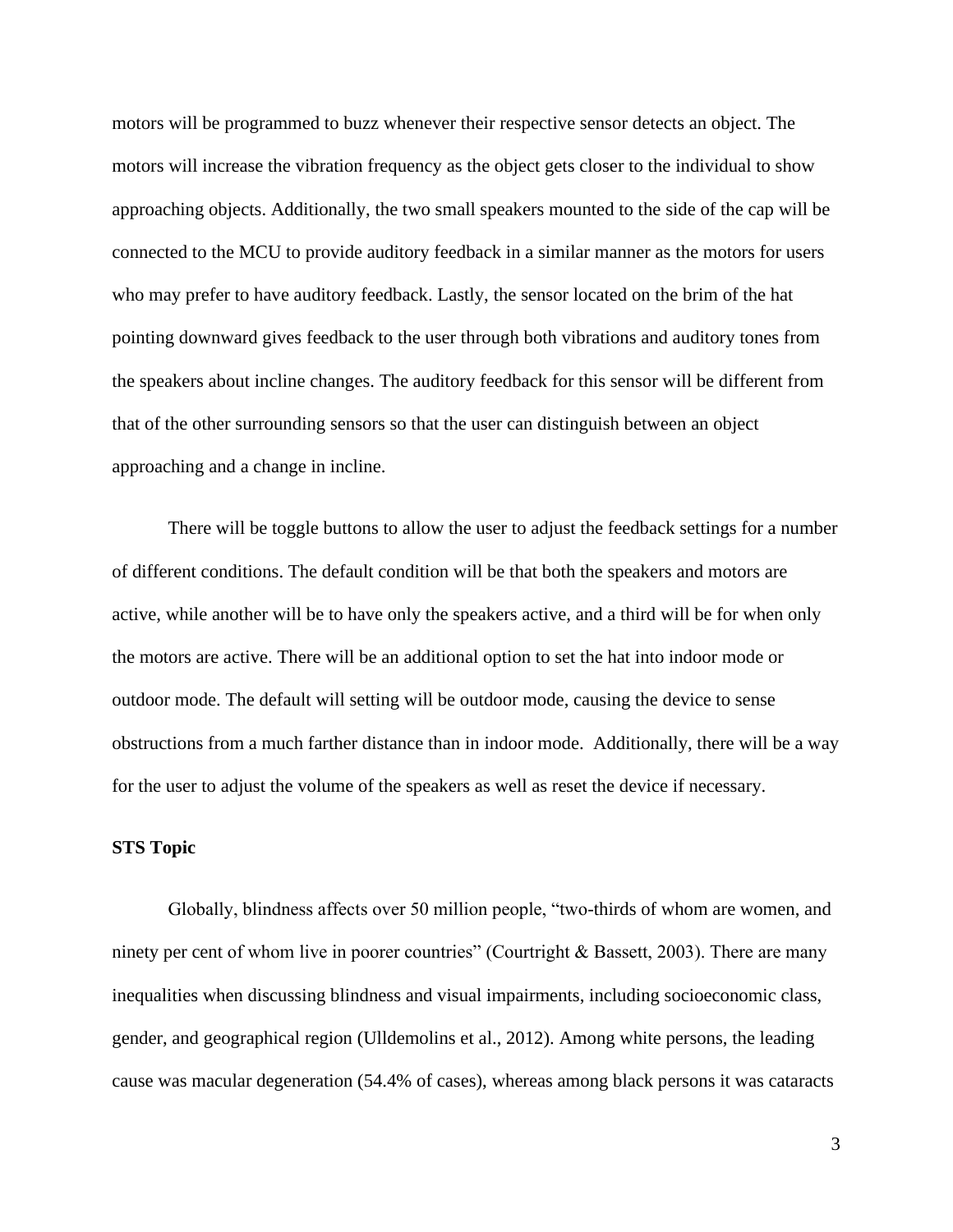and glaucoma (60%) (Congdon et al., 2004). Some authors tend to argue that because women live longer on average than men, this accounts for the discrepancy in their likelihood to develop eye problems. However, even when accounting for age, studies show that blindness is approximately "40% more common in women compared to men" (Courtright, 2009). One of the leading causes of blindness is cataracts, roughly 20 million people are blind from cataracts in the world, which is curable if given the appropriate treatment (Foster, 1999). The number of people who are blind from cataracts is also estimated by the World Health Organization to increase to 40 million in 2025 as the global population ages (Wang et al., 2017). Blindness caused by cataracts is entirely avoidable, given that people can obtain access to cataract surgery, and yet of those with cataracts the proportion who go blind ranges from 36% to 89% in some countries (Murthy et al., 2012). With this information, coupled with the fact that women are slightly more likely to develop cataracts, women should account for sixty to sixty-five percent of all cataract surgeries. Yet statistically, men are still more likely than women to undergo cataract surgery (Courtright & Lewallen, 2009).

Given all of this information, the question becomes: what sociotechnical factors lead to women being more likely to suffer from visual impairments, such as cataracts and blindness, than men? To answer this research question, the Wicked Problem framework will be used alongside literature review, documentary analysis, and ethical analysis. Starting with background information, context will be given regarding the socioeconomic disparities between men and women, primarily in developing countries where these issues are most prevalent. Specifically when looking for resources on to provide evidence for this question, the keywords will consist of phrases like "gender and vision loss", "cataracts and blindness", "women and visual impairments", as well as "vision loss statistics". This paper will utilize only official journals,

4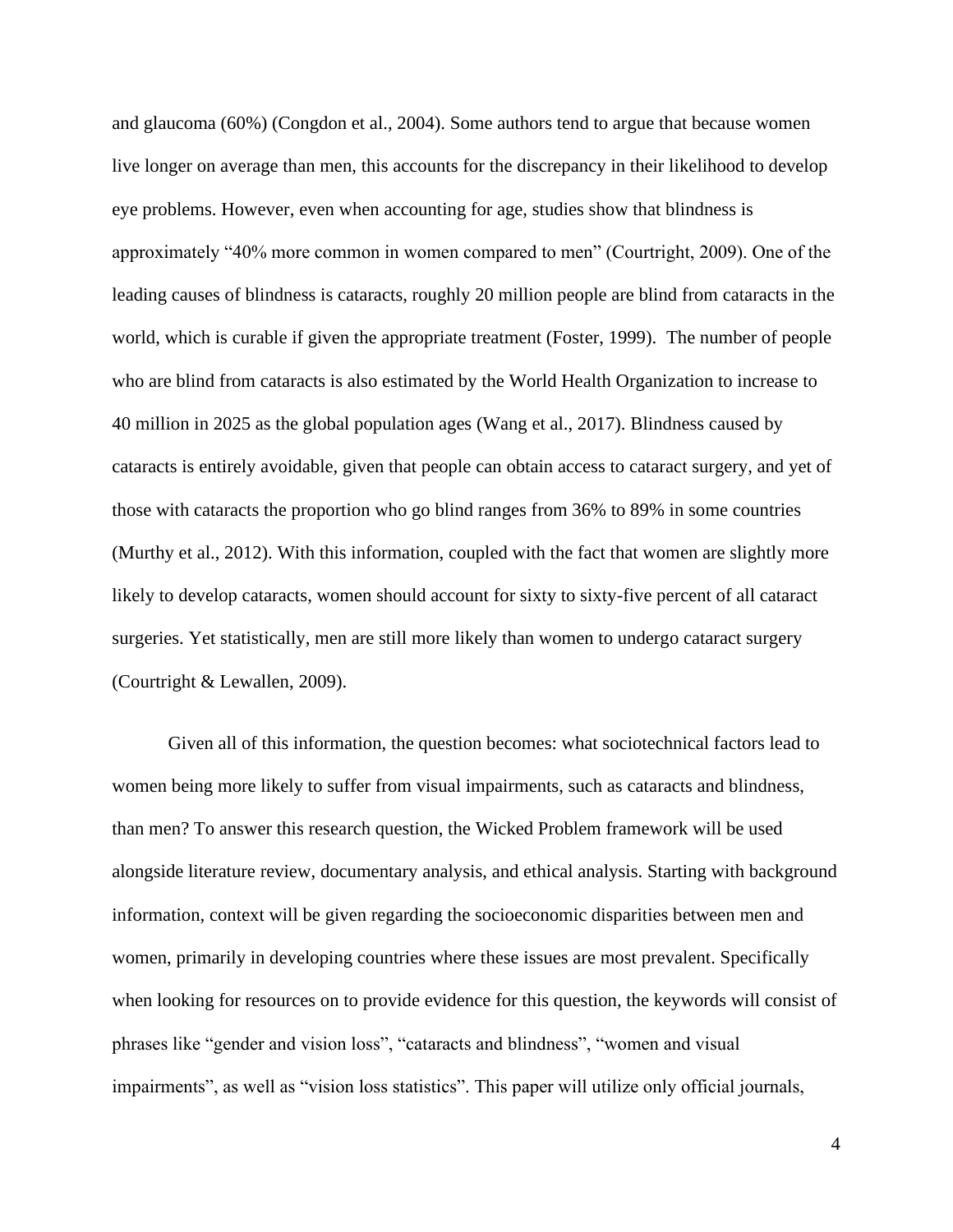books, .gov, and .edu sources to ensure accurate information is provided. This will be accomplished primarily through the UVA Library research engine, as well as Google Scholar.

The Wicked Problem Framing technique developed by Seager will be used for gathering evidence on this inequality (Seager et al., 2012). Seager's methodology supports this research because the framework will allow for a closer look at the breakdown of problems surrounding women's lack of eyecare. The Wicked Problem framework will help to provide an in depth review of the inequalities between men and women, while still maintaining that such a complex issue can not have a simple solution. The research question can be defined as a wicked problem, because these problems are "large scale social challenges caught in casual webs of interlinking variables spanning national boundaries that complicate both their diagnosis and prognosis" (Reinecke & Ansari, 2016). Some authors, such as Nick Turnbull and Robert Hoppe, argue that this theory is flawed. Turnbull and Hoppe argue that the concept of wickedness fails to properly conceptualize policy problems. Instead, they argue for the re-conceptualization of wickedness as "problematicity", a measure of the political distance between analysts' view of a problem. Turnbull and Hoppe argue that addressing issues through the lens of problematicity is more practical and effective than using wickedness (Turnbull & Hoppe, 2019).

Through the use of literature reviews to look closely at all of the evidence, one can form a better understanding of why these inequalities in visual impairments occur, and how to address them. Evidence specifically about the various issues women face with blindness and visual impairments will be gathered; specifically evidence regarding problems such as risk factors, access to services, and life expectancy. This evidence will be used to analyze the inconsistencies in eyecare, and will account for the core of the argument in the STS research paper.

5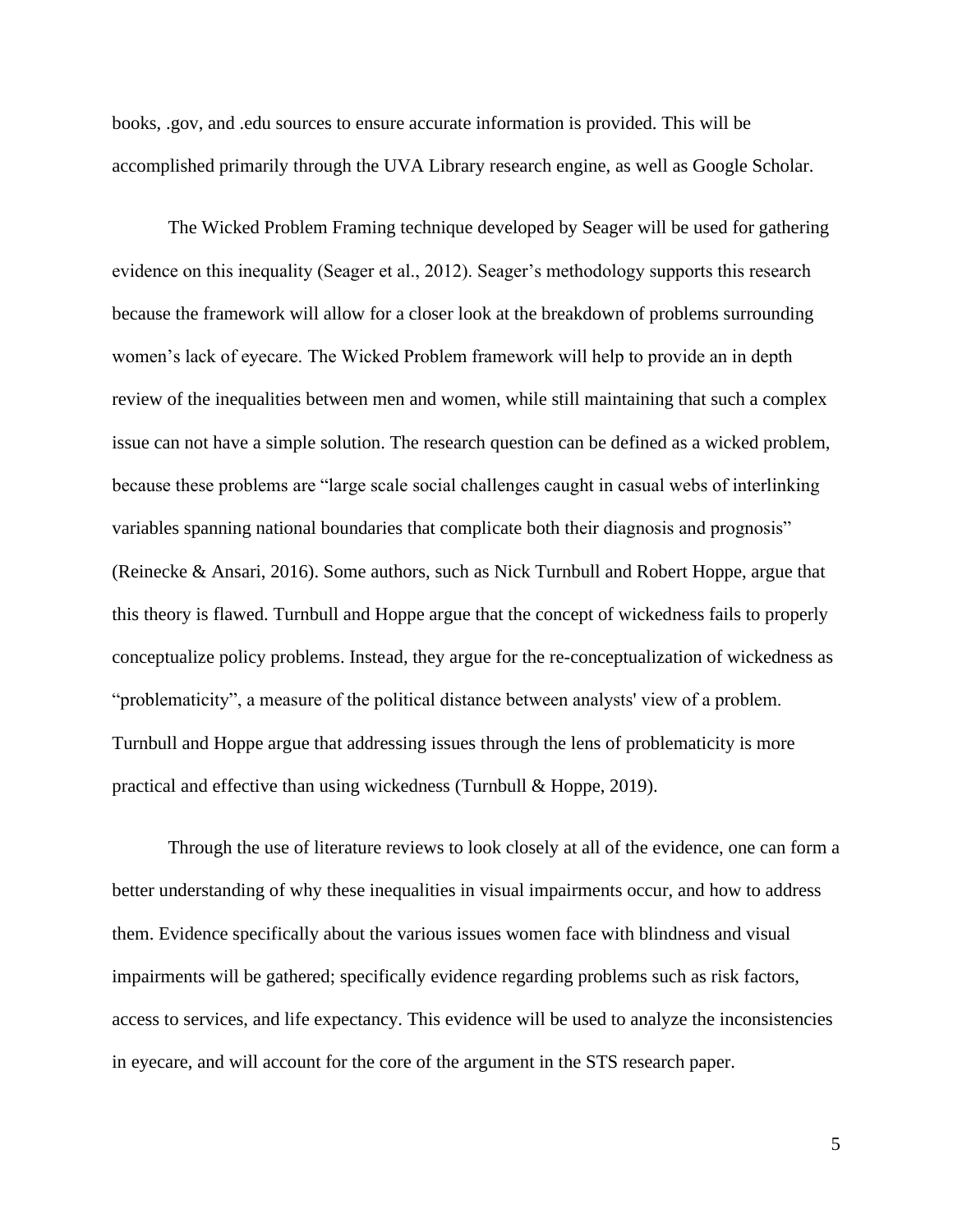# **Conclusion**

This paper aims to uncover and address the problems that the visually impaired face daily, especially women with visual impairments. As the number of individuals who face problems with eyecare is predicted to increase significantly over the next thirty years, it is important to uncover what improvements could be made. The technical portion of this design is a hat created to provide visually impaired individuals access to their surroundings in a hands-free way, in order to provide a safe way for them to navigate their surroundings. This will be accomplished through the use of distance sensors, vibration motors, and speakers around the perimeter of a hat. The research paper aims to fully understand what sociotechnical factors play into women being more likely to be affected by visual impairments than men. This portion of the research paper will be analyzed through the lens of the Wicked Problem framing methodology, in order to approach all of the issues that cause this discrepancy.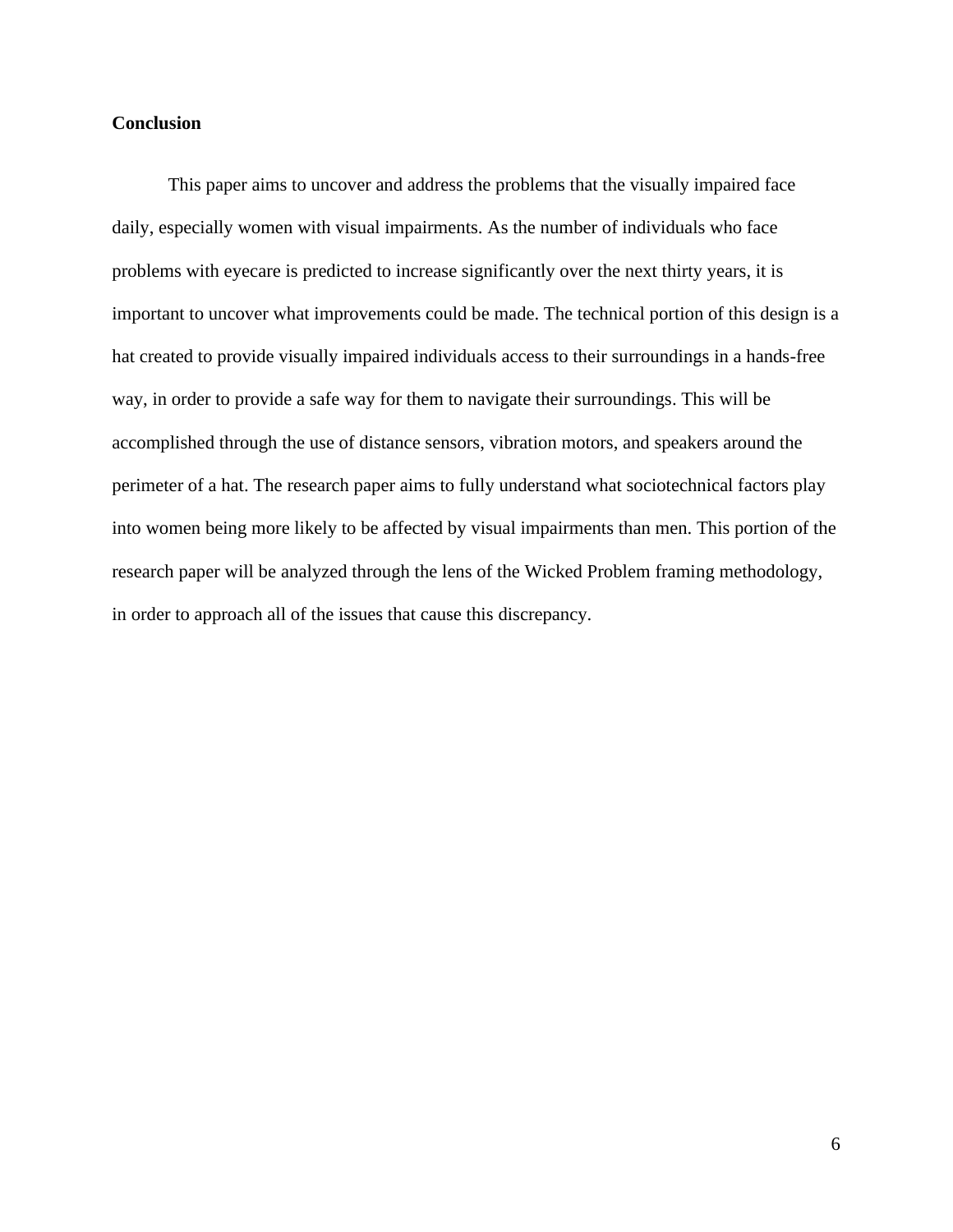### **References**

- Abou-Gareeb, I., Lewallen, S., Bassett, K., & Courtright, P. (2001). Gender and blindness: A metaanalysis of population-based prevalence surveys. *Ophthalmic Epidemiology*, *8*(1), 39–56. <https://doi.org/10.1076/opep.8.1.39.1540>
- Chan, T., Friedman, D. S., Bradley, C., & Massof, R. (2018). Estimates of Incidence and Prevalence of Visual Impairment, Low Vision, and Blindness in the United States. *JAMA Ophthalmology*, *136*(1), 12.<https://doi.org/10.1001/jamaophthalmol.2017.4655>
- Committee on Public Health Approaches to Reduce Vision Impairment and Promote Eye Health, Board on Population Health and Public Health Practice, Health and Medicine Division, & National Academies of Sciences, Engineering, and Medicine. (2016). *Making Eye Health a Population Health Imperative: Vision for Tomorrow* (S. M. Teutsch, M. A. McCoy, R. B. Woodbury, & A. Welp, Eds.; p. 23471). National Academies Press. <https://doi.org/10.17226/23471>
- Congdon, N., O'Colmain, B., Klaver, C. C. W., Klein, R., Muñoz, B., Friedman, D. S., Kempen, J., Taylor, H. R., Mitchell, P., & Eye Diseases Prevalence Research Group. (2004). Causes and prevalence of visual impairment among adults in the United States. *Archives of Ophthalmology (Chicago, Ill.: 1960)*, *122*(4), 477–485.<https://doi.org/10.1001/archopht.122.4.477>
- Courtright, P. (2009). Gender and blindness: Taking a global and a local perspective. *Oman Journal of Ophthalmology*, *2*(2), 55–56.<https://doi.org/10.4103/0974-620X.53032>
- Courtright, P., & Bassett, K. (2003). Gender and blindness: Eye disease and the use of eye care services. *Community Eye Health*, *16*(45), 11–12.
- Courtright, P., & Lewallen, S. (2009). Why are we addressing gender issues in vision loss? *Community Eye Health*, *22*(70), 17–19.